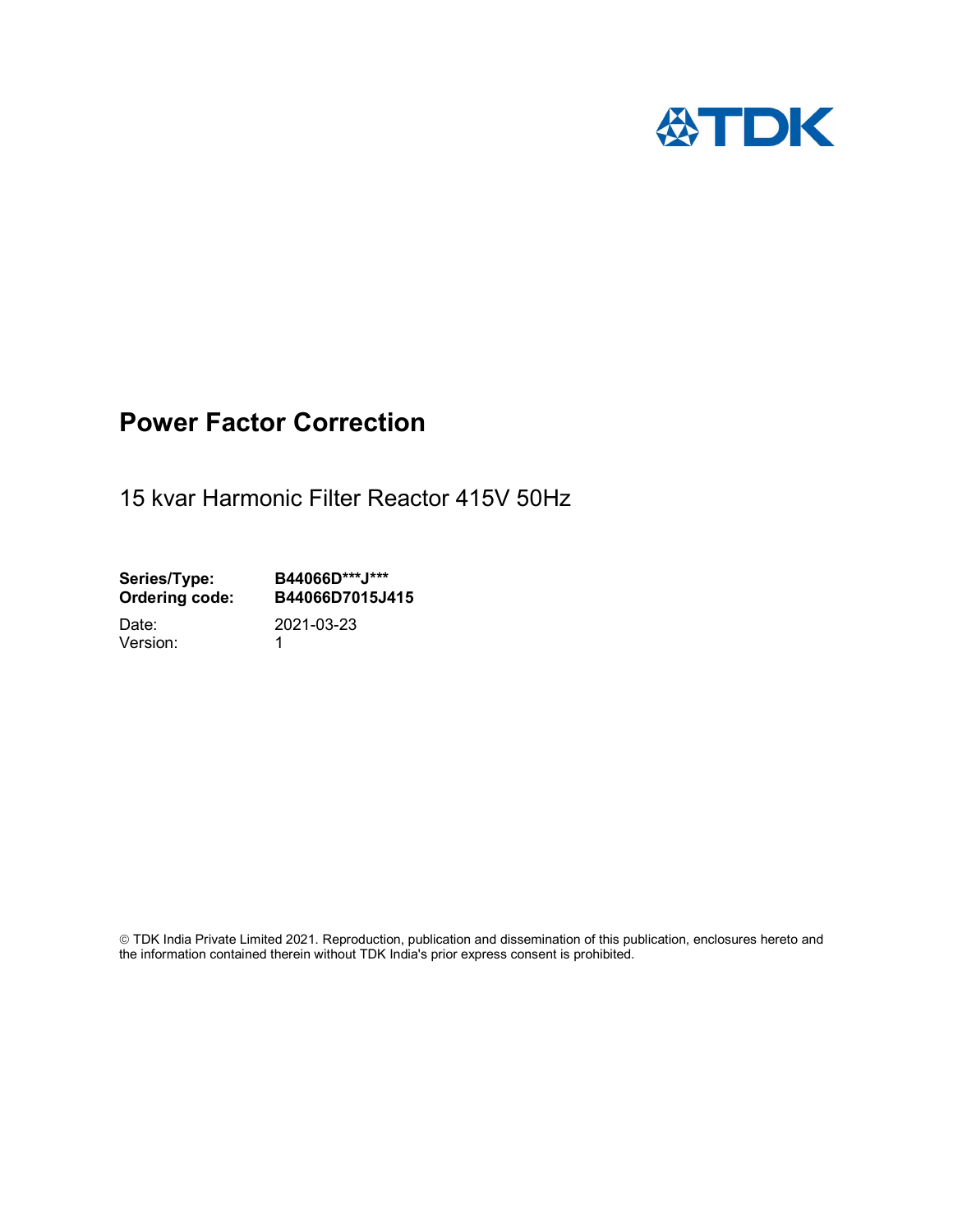# TDK

### Power Factor Correction and Content of Content of Content of Content of Content of Content of Content of Content of Content of Content of Content of Content of Content of Content of Content of Content of Content of Content

### 15 kvar Harmonic Filter Reactor 415V 50Hz B44066D\*\*\*J\*\*\*

### **Characteristics**

- $\blacksquare$  Highest linearity
- Temperature control via micro switch in inner coil
- $\blacksquare$  Highest life time by high quality materials
- **Low losses**
- $\blacksquare$  High overloading capability
- Safety device, temperature micro switch
- Copper winding
- **Low noise**

| Technical data                                  |                |             |  |  |
|-------------------------------------------------|----------------|-------------|--|--|
| De-tuning factor p                              | $\overline{7}$ | %           |  |  |
| Effective filter output $Q_C$                   | 15             | kvar        |  |  |
| Rated voltage $V_R$ <sup>1)</sup>               | 415            | V           |  |  |
| Rated frequency f                               | 50             | Hz          |  |  |
| Ambient temperature / Insulation class          | 40 / H         | $^{\circ}C$ |  |  |
| Capacitance C delta (tot.)                      | 257.83         | μF          |  |  |
| Inductivity L                                   | $3 \cdot 2.75$ | mH          |  |  |
| Fundamental current 11 <sup>3)</sup>            | 22.12          | A           |  |  |
| Linear up to $4$ )                              | 36.06          | A           |  |  |
| Effective current $IRMS$ <sup>2)</sup>          | 23.68          | A           |  |  |
| Rated harmonic voltages (3rd/5th/7th/11th/13th) | 0.5/6/5/3.5/3  | $\%$        |  |  |
| Temperature protection (NC)                     | yes            |             |  |  |
| Total losses $P_D$                              | 90             | W           |  |  |
| Total weight                                    | 13             | kg          |  |  |

<sup>1)</sup> Voltage rise up to 106% of rated voltage is considered in current  $I_{\text{eff}}$ .

<sup>2)</sup>  $I_{eff} = \sqrt{(I_1^2 + I_3^2 + ... I_x^2)}$ 

<sup>3)</sup>  $11 = 1.06$   $\cdot$   $I_R$  ( $I_R$  = Capacitor current 50Hz)

<sup>4)</sup> Linear current =  $1.73$   $\cdot$  I<sub>R</sub> (I<sub>R</sub> = Capacitor current 50Hz)

### **Connection**

| Line                | 1U1-1V1-1W1                         |
|---------------------|-------------------------------------|
| Capacitors          | l 1U2-1V2-1W2                       |
| Temperature control | $\sim$<br>$\overline{ }$<br>- I = 4 |

### Reference standard IEC60076-6

CAP FILM ES PFC PM 2021-03-23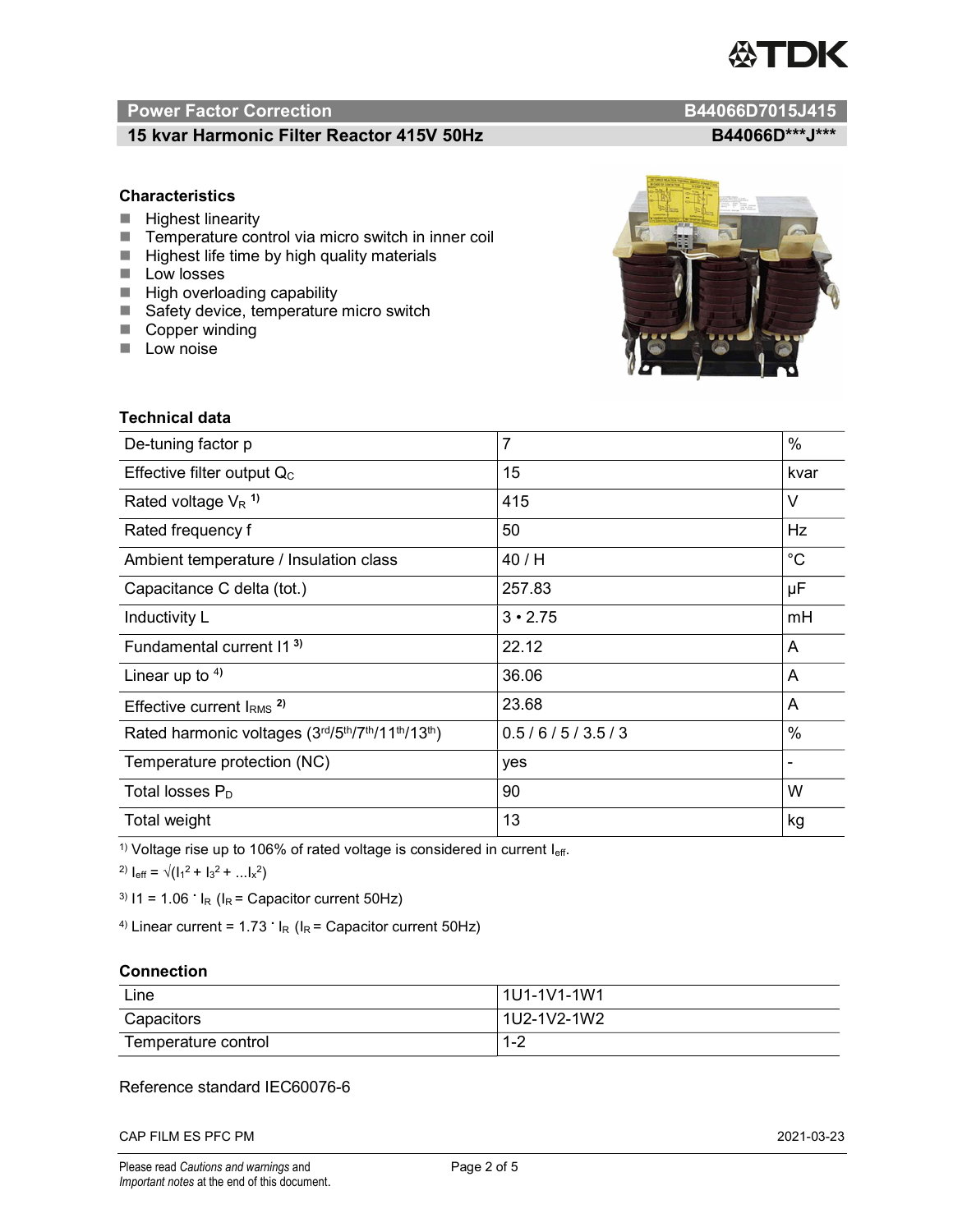

### Power Factor Correction and B44066D7015J415

### 15 kvar Harmonic Filter Reactor 415V 50Hz B44066D\*\*\*J\*\*\*

### Dimensional drawings



### **Dimensions**

| L/mm  | 225   | b/mm  | 90   |
|-------|-------|-------|------|
| H/mm  | 230   | e/mm  | 97±5 |
| W/mm  | 145±5 | d1/mm | 10.8 |
| 11/mm | 205   | d2/mm | 15.5 |
| 12/mm | 205   | A     | 175  |
| n1/mm | 150   | B     | 71.5 |
| n2/mm | 73±3  | Ø     | 8.5  |

### Cautions and warnings

- Do not install the reactor in case of any visible damages.
- $\blacksquare$  Installation must be done by skilled personnel only.
- Do not use or store harmonic filter reactors in corrosive atmosphere, especially where chloride gas, sulphide gas, acid, alkali, salt or similar substances are present.
- Do not touch the device during operation: all electrically active parts of this equipment such as windings, electronic components, leads, fuses and terminals carry a dangerous voltage which can lead to burns or electric shock.
- Covers which protect these electrically active parts from being touched must not be opened or removed during operation.
- Before any assembly or maintenance work is started, all installations and equipment must be disconnected from the power source.
- Noncompliance with these instructions may lead to death, serious injury or major damage to equipment.

FAILURE TO FOLLOW CAUTIONS MAY RESULT, WORST CASE, IN PREMATURE FAILURES OR PHYSICAL INJURY.

CAP FILM ES PFC PM 2021-03-23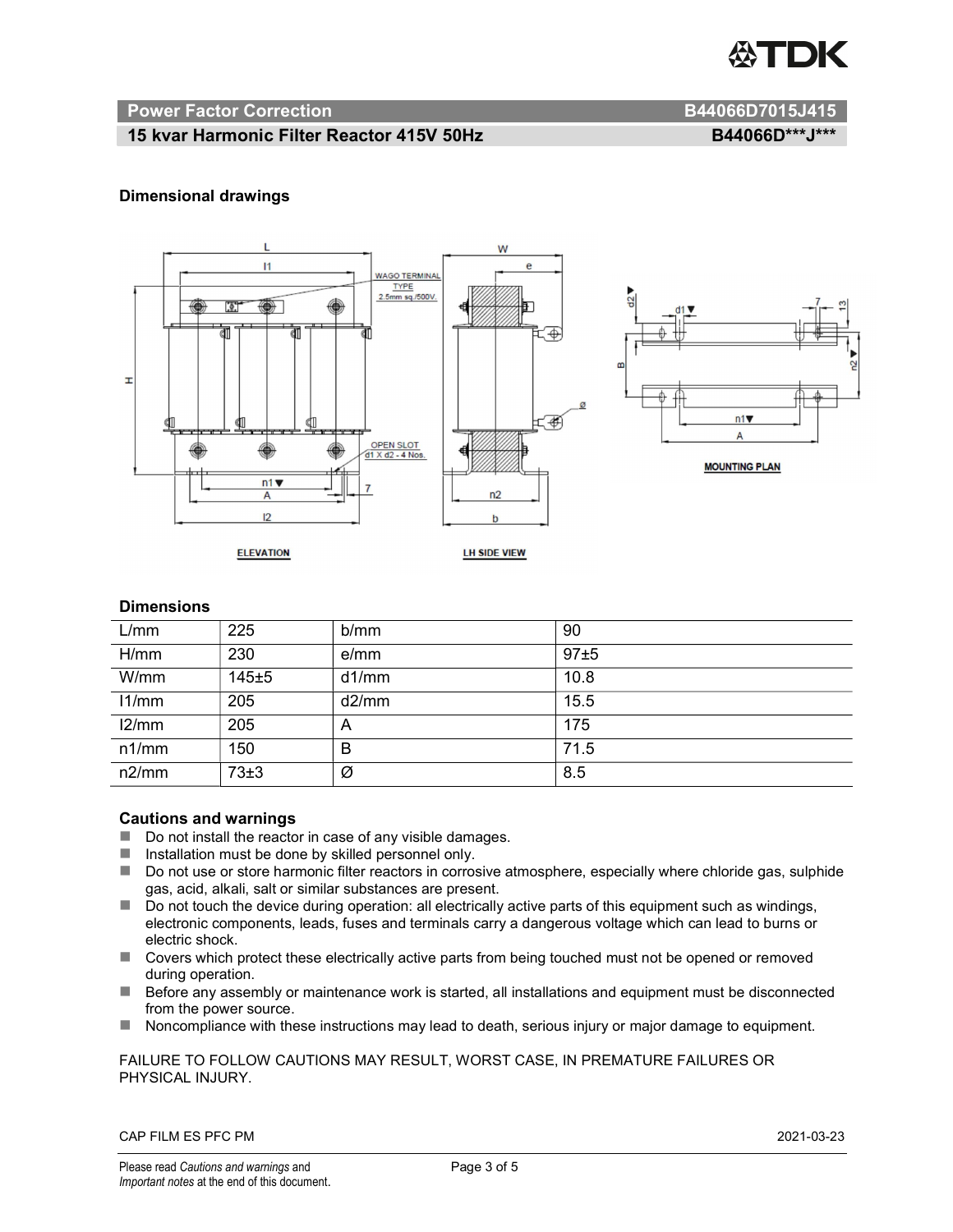

### Power Factor Correction B44066D7015J415

### 15 kvar Harmonic Filter Reactor 415V 50Hz B44066D\*\*\*J\*\*\*

The following applies to all products named in this publication:

- 1. Some parts of this publication contain statements about the suitability of our products for certain areas of application. These statements are based on our knowledge of typical requirements that are often placed on our products in the areas of application concerned. We nevertheless expressly point out that such statements cannot be regarded as binding statements about the suitability of our products for a particular customer application. As a rule we are either unfamiliar with individual customer applications or less familiar with them than the customers themselves. For these reasons, it is always ultimately incumbent on the customer to check and decide whether a product with the properties described in the product specification is suitable for use in a particular customer application.
- 2. We also point out that in individual cases, a malfunction of electronic components or failure before the end of their usual service life cannot be completely ruled out in the current state of the art, even if they are operated as specified. In customer applications requiring a very high level of operational safety and especially in customer applications in which the malfunction or failure of an electronic component could endanger human life or health (e.g. in accident prevention or life-saving systems), it must therefore be ensured by means of suitable design of the customer application or other action taken by the customer (e.g. installation of protective circuitry or redundancy) that no injury or damage is sustained by third parties in the event of malfunction or failure of an electronic component.
- 3. The warnings, cautions and product-specific notes must be observed.
- 4. In order to satisfy certain technical requirements, some of the products described in this publication may contain substances subject to restrictions in certain jurisdictions (e.g. because they are classed as hazardous). Useful information on this will be found in our Material Data Sheets on the Internet (www.tdk-electronics.tdk.com/material). Should you have any more detailed questions, please contact our sales offices.
- 5. We constantly strive to improve our products. Consequently, the products described in this publication may change from time to time. The same is true of the corresponding product specifications. Please check therefore to what extent product descriptions and specifications contained in this publication are still applicable before or when you place an order.

We also reserve the right to discontinue production and delivery of products. Consequently, we cannot guarantee that all products named in this publication will always be available. The aforementioned does not apply in the case of individual agreements deviating from the foregoing for customer-specific products.

- 6. Unless otherwise agreed in individual contracts, all orders are subject to our General Terms and Conditions of Supply.
- 7. Our manufacturing sites serving the automotive business apply the IATF 16949 standard. The IATF certifications confirm our compliance with requirements regarding the quality management system in the automotive industry. Referring to customer requirements and customer specific requirements ("CSR") TDK always has and will continue to have the policy of respecting individual agreements. Even if IATF 16949 may appear to support the acceptance of unilateral requirements, we hereby like to emphasize that only requirements mutually agreed upon can and will be implemented in our Quality Management System. For clarification purposes we like to point out that obligations from IATF 16949 shall only become legally binding if individually agreed upon.